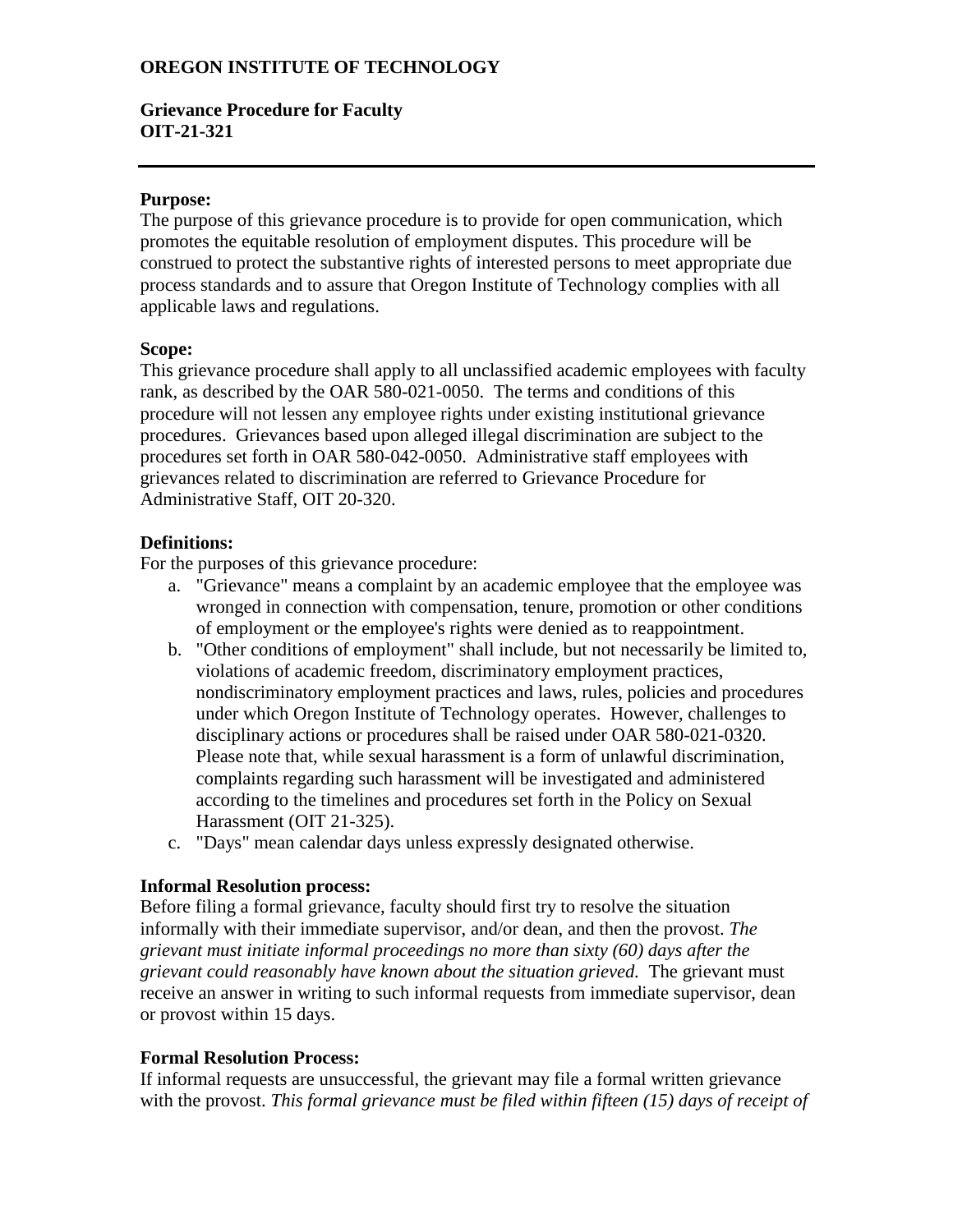*the answer to the informal grievance.* The provost will review the grievance and provide a written reply and decision within 21 days from receipt of the formal grievance.

The grievant may then appeal the decision to Faculty Appeals Committee of the Faculty Senate, or may appeal directly to the president without a hearing by the Faculty Appeals Committee within 7 days from receipt of provost's decision. The charge of the Faculty Appeals Committee is to investigate the process which led to the decision, not the decision itself. The Faculty Appeals Committee will not re-weigh the evidence considered by the decision maker and will not set aside their decision on the basis that the appellant believes that the weight of the evidence favored a different result. Issues that will be considered include but are not limited to:

- 1. Was the grievant denied any rights, including due process or other procedural rights, afforded to him or her during the grievance process?
- 2. Did the university meet the applicable deadlines during the grievance process?
- 3. Was any important evidence unavailable to the grievant or the decision makers? Did the absence of such evidence materially affect the decision made or was its absence harmless error?
- 4. Was the decision in conflict with applicable rules or laws?

If the grievant chooses to appeal the decision to the Faculty Appeals Committee, the procedure is as follows:

- 1. Grievant submits a written formal complaint.
- 2. The Faculty Appeals Committee, as described in the Senate Charter, convenes. It decides how to constitute itself, giving consideration to the information provided by the grievant. It then sets dates for both a preliminary hearing and a formal hearing. The formal hearing must take place within 30 days of receipt of the written formal complaint.
- 3. The preliminary hearing is held no later than 10 days prior to the formal hearing.
	- a. The committee determines if the grievance meets the definition of a grievable complaint as defined in the relevant OARs. If not, the committee prepares a report to that effect and forwards it to the president.
	- b. If the committee decides the grievance meets the definition, it then determines the admissibility of all documents and exhibits. Five days prior to the formal hearing, admissible documents are distributed to committee members.
- 4. The formal hearing consists of the following structure: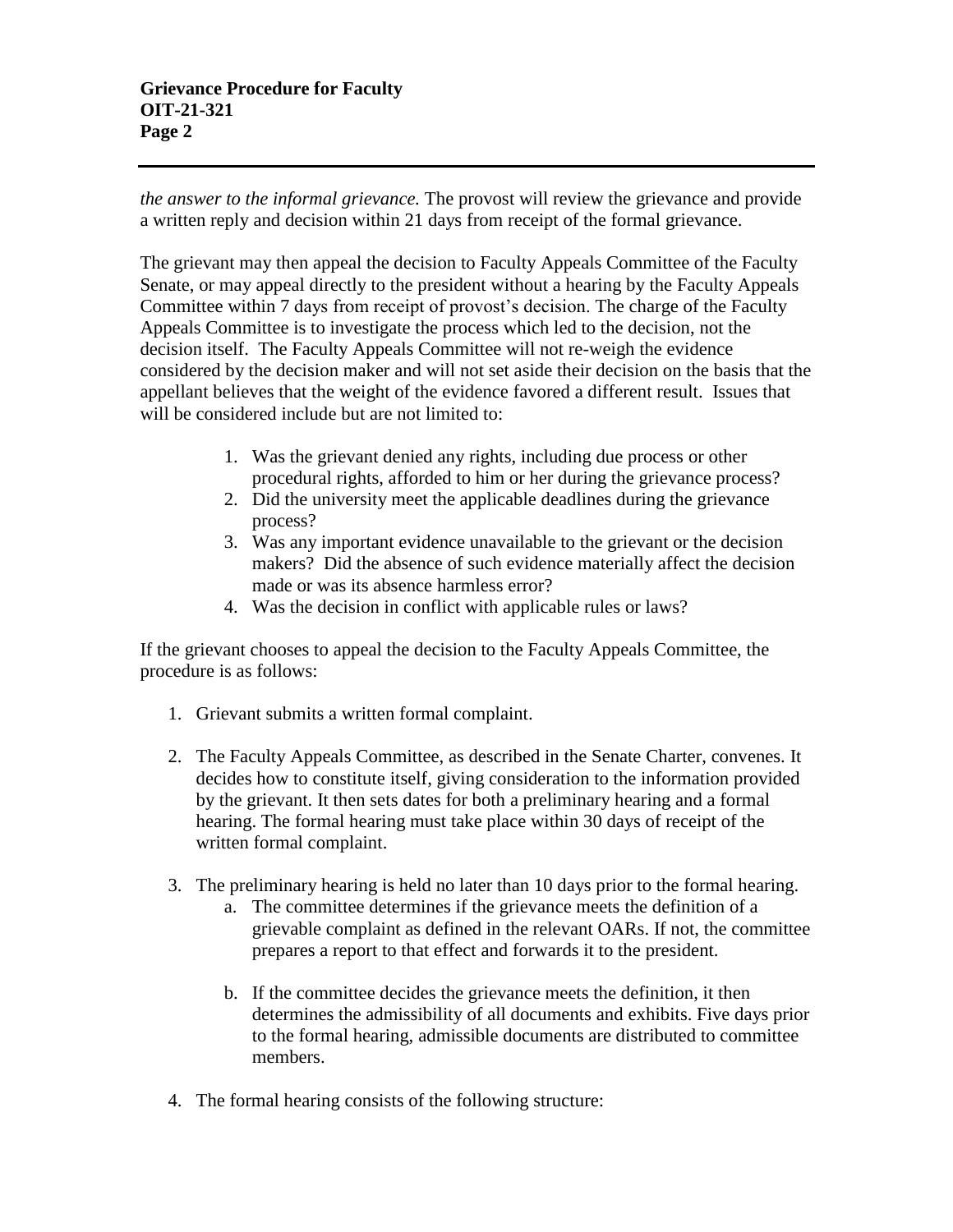- a. Brief opening statements by grievant (or representative) and by the person/entity (or representative) whose decision is being grieved; parties may be represented by legal counsel.
- b. Presentation of witnesses by person/entity against whom the grievance is filed and opportunity for questioning by grievant (or representative) and by the committee.
- c. Presentation of witnesses by grievant and opportunity for questioning by person/entity (or representative) whose decision is being grieved and by the committee.
- d. Rebuttal witnesses are heard for both sides.
- e. Summation by both parties, the grievant going last.
- f. An audio recording of the hearing is maintained. All documents and exhibits must be in writing. Exhibits must be marked to identify the person offering them. The exhibits shall be preserved by Oregon Tech as part of the record of the proceedings. Both parties shall have access to a complete record of the hearing.
- g. The chair of the committee conducts the meetings, and may continue the hearing with recesses and set reasonable time limits for oral presentations.
- h. The hearing may be open to the public at the option of the grievant to the extent allowed by law.
- 5. The committee submits its findings and recommendations, based only on the evidence presented at the hearing, to the president within 10 days of the conclusion of the formal hearing. In the event the Faculty Appeals Committee finds what it believes to be a policy or procedure that could use revision it is encouraged to request the Faculty Senate to review that policy or procedure for future use.
- 6. In the event a decision is not made at any level within the designated time limit, the grievant may submit the grievance to the next step.
- 7. The president, or a designee of the president, reviews the provost's report and the Faculty Appeals Committee's report (if any). The president then issues a written decision, copied to the grievant. The grievant must receive a decision within 180 days of filing the formal grievance with the provost.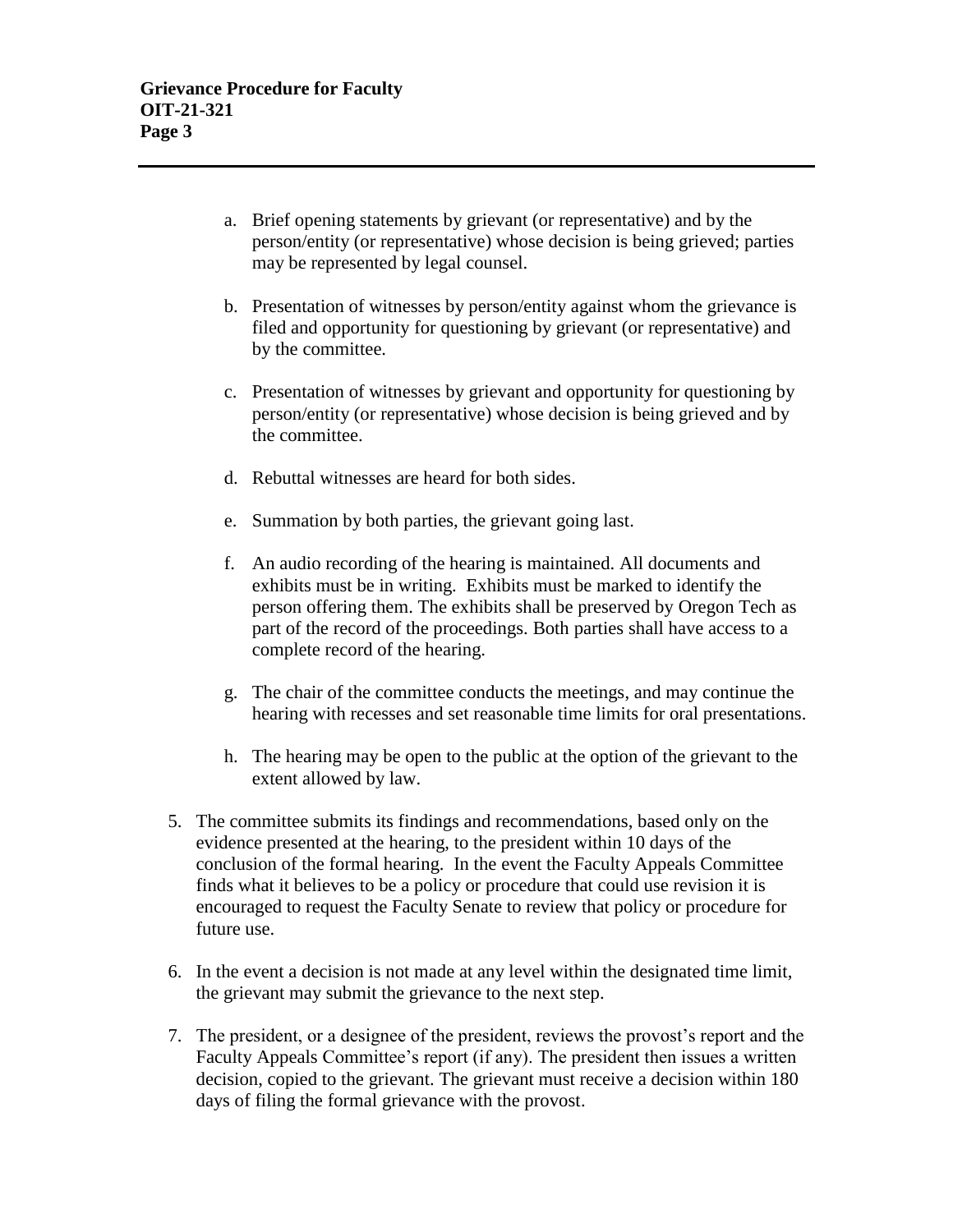# **The Timeline:**

| The grievant initiates informal proceeding with<br>immediate supervisor or dean and then provost                                                                                                                                                           | within 60 days after the grievant could<br>reasonably have known about the situation<br>grieved                                                                                                    |
|------------------------------------------------------------------------------------------------------------------------------------------------------------------------------------------------------------------------------------------------------------|----------------------------------------------------------------------------------------------------------------------------------------------------------------------------------------------------|
| The immediate supervisor or dean or provost give<br>an answer                                                                                                                                                                                              | within 15 days of initiating the grievance                                                                                                                                                         |
| The grievant files a written formal grievance with<br>provost                                                                                                                                                                                              | within 15 days of receipt of<br>the answer to the informal grievance                                                                                                                               |
| The provost will review the grievance and provide<br>a written reply and decision                                                                                                                                                                          | within 21 days from receipt of a formal<br>grievance                                                                                                                                               |
| The grievant appeals the decision in writing<br>to Faculty Appeals Committee of the Faculty<br>Senate,<br><b>or</b><br>the President                                                                                                                       | within 7 days from receipt of provost's<br>decision.                                                                                                                                               |
| If the grievant chooses to appeal the decision to<br>the Faculty Appeals Committee, such committee<br>holds the preliminary hearing<br>if necessary, holds the formal hearing<br>$\bullet$<br>submits its findings and recommendations to<br>the president | • no later than 10 days prior to the<br>formal hearing<br>• within 30 days of receipt of the<br>written formal complaint<br>within 10 days of the conclusion of<br>$\bullet$<br>the formal hearing |
| The president, or a designee of the president,<br>issues a written decision, copied to the grievant                                                                                                                                                        | within 180 days of filing the formal<br>grievance with the provost                                                                                                                                 |